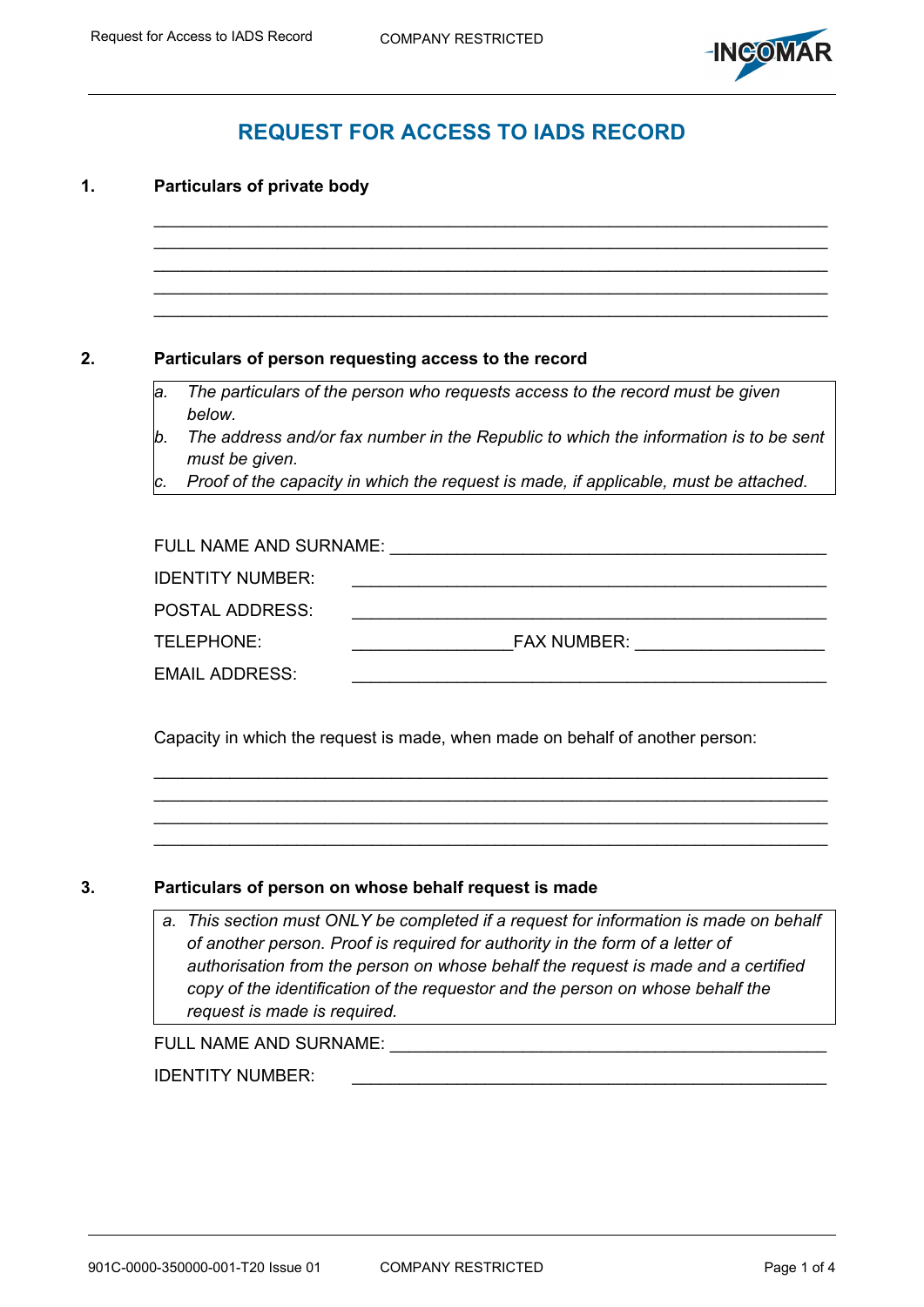

### **4. Particulars of record**

- *a. Provide full particulars of the record to which access is requested, including the reference number if that is known to you, to enable the record to be located.*
- *b. If the provided space is inadequate, please continue on a separate folio and attach it to this form. The requestor must sign all the additional folios.*

 $\_$  $\_$  $\_$  $\_$ 

 $\_$ 

 $\_$  $\_$  , and the set of the set of the set of the set of the set of the set of the set of the set of the set of the set of the set of the set of the set of the set of the set of the set of the set of the set of the set of th

 $\_$ 

 $\_$  $\_$ \_\_\_\_\_\_\_\_\_\_\_\_\_\_\_\_\_\_\_\_\_\_\_\_\_\_\_\_\_\_\_\_\_\_\_\_\_\_\_\_\_\_\_\_\_\_\_\_\_\_\_\_\_\_\_\_\_\_\_\_\_\_\_\_\_\_\_\_\_\_\_

Description of the record or relevant part of the record:

Reference number of the record, if available:

Any further particulars of the record:

#### **5. Fees**

- *a. A request for access to a record, other than a record containing personal information about you, will be processed only after a request fee has been paid.*
- *b. You will be notified of the amount payable as the request fee.*
- *c. The fee payable for access to a record depends on the form in which access is required and the reasonable time required to search for and prepare a record.*
- *d. If you qualify for exemption of the payment of any fee, please state the reason for exemption.*

\_\_\_\_\_\_\_\_\_\_\_\_\_\_\_\_\_\_\_\_\_\_\_\_\_\_\_\_\_\_\_\_\_\_\_\_\_\_\_\_\_\_\_\_\_\_\_\_\_\_\_\_\_\_\_\_\_\_\_\_\_\_\_\_\_\_\_\_\_\_\_

\_\_\_\_\_\_\_\_\_\_\_\_\_\_\_\_\_\_\_\_\_\_\_\_\_\_\_\_\_\_\_\_\_\_\_\_\_\_\_\_\_\_\_\_\_\_\_\_\_\_\_\_\_\_\_\_\_\_\_\_\_\_\_\_\_\_\_\_\_\_\_

\_\_\_\_\_\_\_\_\_\_\_\_\_\_\_\_\_\_\_\_\_\_\_\_\_\_\_\_\_\_\_\_\_\_\_\_\_\_\_\_\_\_\_\_\_\_\_\_\_\_\_\_\_\_\_\_\_\_\_\_\_\_\_\_\_\_\_\_\_\_\_

Reason for exemption of payment of the fee, if any: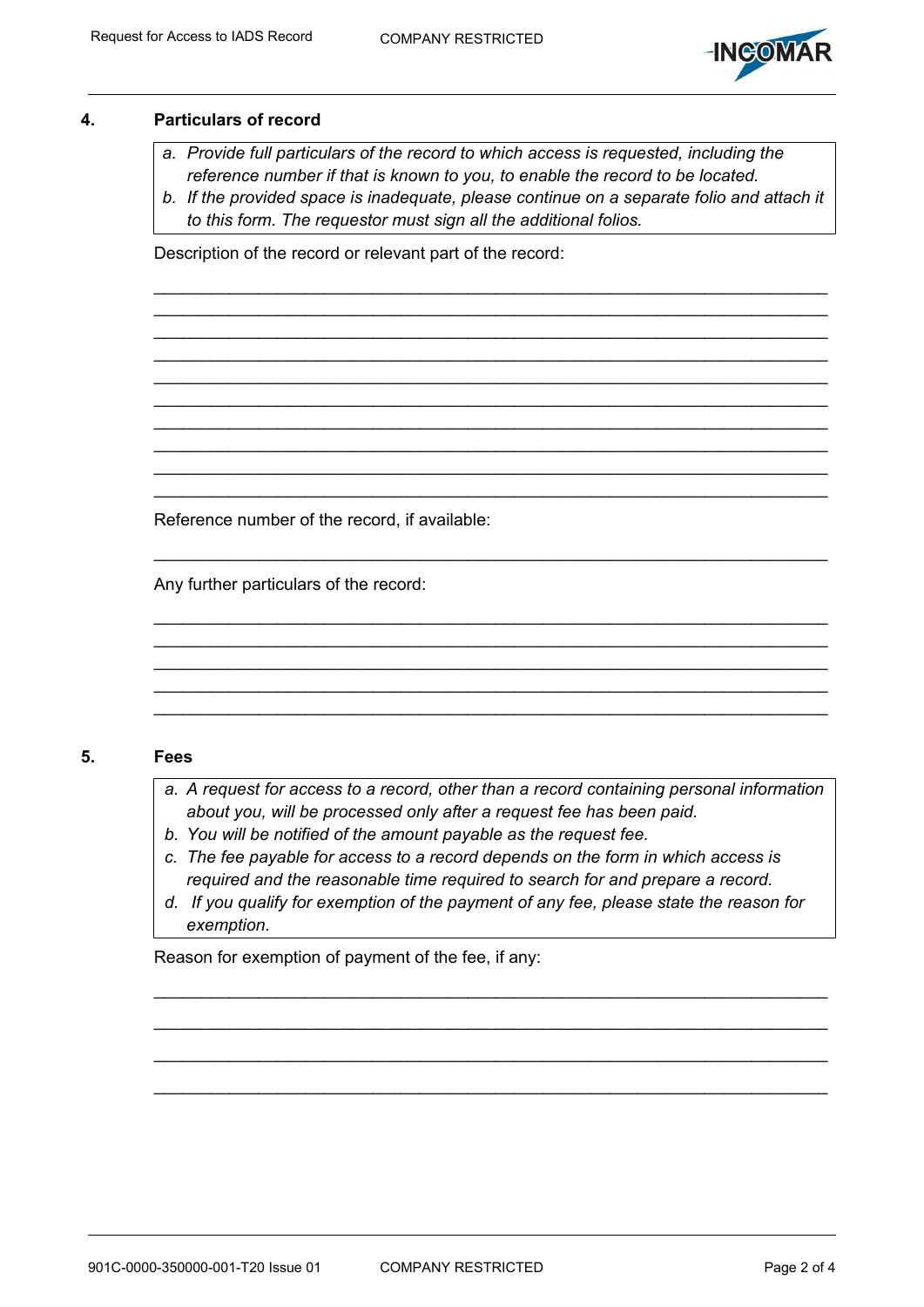

## **6. Form of access to record**

*a. If you are prevented by a disability to read, view or listen to the record in the form of access provided for in 1 to 4 hereunder, state your disability and indicate in which form the record is required.* 

| Disability                           |  |
|--------------------------------------|--|
| Form in which the record is required |  |

*Mark the appropriate box with an X* 

- *a. Compliance with your request in the specified form may depend on the form in which the record is available.*
- *b. Access in the form requested may be refused in certain circumstances. In such you will be informed if access will be granted in another form.*
- *c. The fee payable for access for the record, if any, will be determined partly by the form in which access is requested.*

| If the record is in written or printed form:                                                                                          |                           |  |                                                              |                |                          |                                   |    |  |  |  |
|---------------------------------------------------------------------------------------------------------------------------------------|---------------------------|--|--------------------------------------------------------------|----------------|--------------------------|-----------------------------------|----|--|--|--|
|                                                                                                                                       | copy                      |  |                                                              |                | Inspection of record     |                                   |    |  |  |  |
| If the record consists of visual images, including photographs, slides, video<br>recording, computer generated images, sketches, etc. |                           |  |                                                              |                |                          |                                   |    |  |  |  |
|                                                                                                                                       | view the images           |  |                                                              | copy of images |                          | transcription of images           |    |  |  |  |
| If the record consists of recorded words or information which can be produced in<br>sound:                                            |                           |  |                                                              |                |                          |                                   |    |  |  |  |
|                                                                                                                                       | listen to soundtrack      |  |                                                              |                | transcript of soundtrack |                                   |    |  |  |  |
| If the record is held on a computer or in an electronic or machine-readable form:                                                     |                           |  |                                                              |                |                          |                                   |    |  |  |  |
|                                                                                                                                       | printed copy of<br>record |  | printed copy of<br>information<br>derived from<br>the record |                |                          | copy in computer<br>readable form |    |  |  |  |
| If you requested a copy or transcription of a record, do<br>with the copy or transcription to be posted to you?<br>Postage is payable |                           |  |                                                              |                |                          | Yes                               | No |  |  |  |